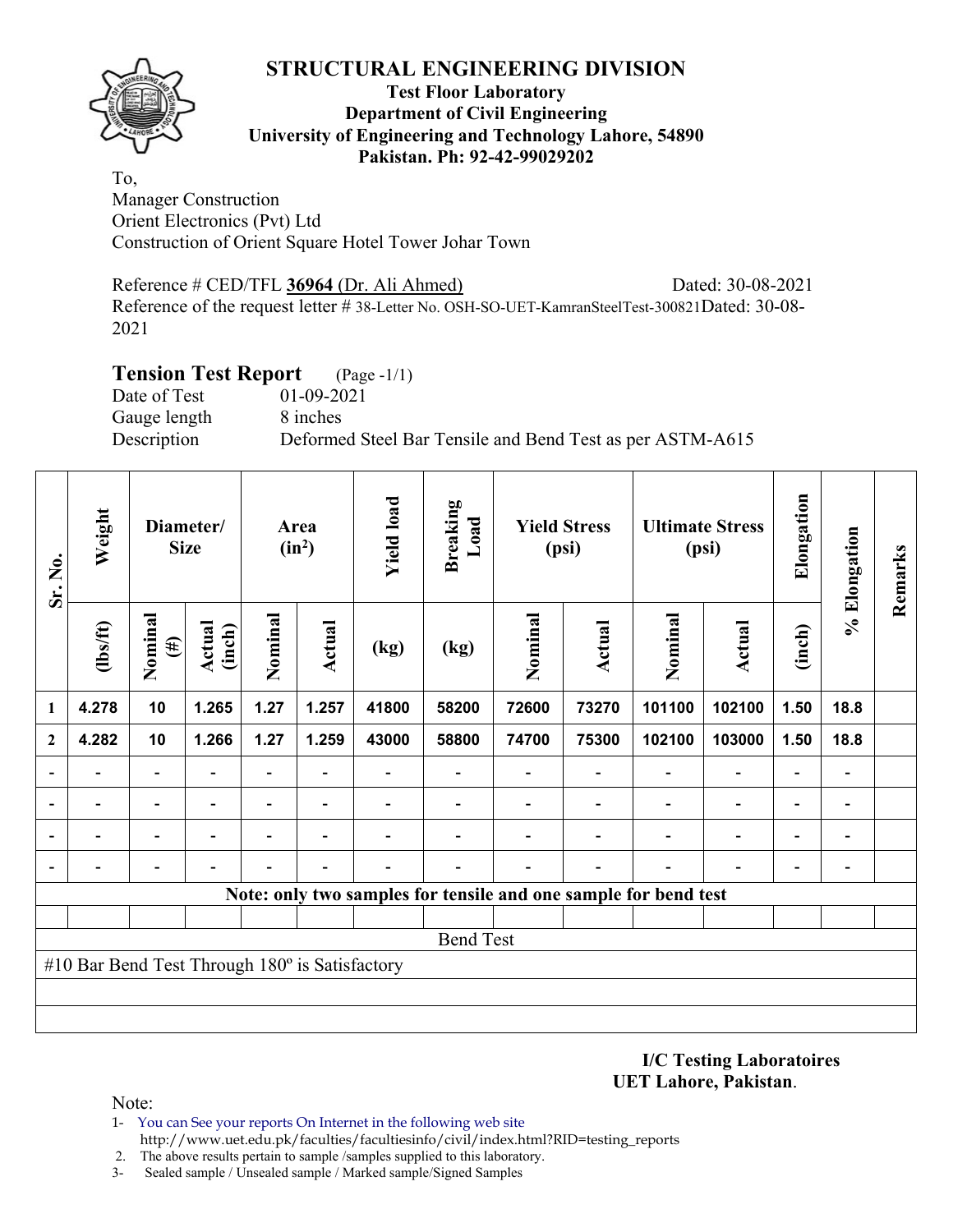

### **Test Floor Laboratory Department of Civil Engineering University of Engineering and Technology Lahore, 54890 Pakistan. Ph: 92-42-99029202**

To, Sub Divisional Officer Highway Sub Division Mianwali (Widening / Improvement of Road from Main Kalabagh Road to Swance, Swance to Ghundi Length 14 km District Mianwali (Part-B) from km 5.00 to 14.00 Length 9.00 km)

Reference # CED/TFL **36972** (Dr. Ali Ahmed) Dated: 31-08-2021 Reference of the request letter # 329/SDO/Mwi Dated: 05-07-2021

|                          |                                               | Date of Test<br>Gauge length<br>Description | <b>Tension Test Report</b> |         | 01-09-2021<br>8 inches | $(Page - 1/1)$    | Deformed Steel Bar Tensile and Bend Test as per ASTM-A615      |         |                              |         |                                 |                          |                          |         |
|--------------------------|-----------------------------------------------|---------------------------------------------|----------------------------|---------|------------------------|-------------------|----------------------------------------------------------------|---------|------------------------------|---------|---------------------------------|--------------------------|--------------------------|---------|
| Sr. No.                  | Weight                                        | Diameter/<br><b>Size</b>                    |                            |         | Area<br>$(in^2)$       | <b>Yield load</b> | <b>Breaking</b><br>Load                                        |         | <b>Yield Stress</b><br>(psi) |         | <b>Ultimate Stress</b><br>(psi) | Elongation               | % Elongation             | Remarks |
|                          | $lbsft$                                       | Nominal<br>$(\#)$                           | Actual<br>(inch)           | Nominal | Actual                 | (kg)              | (kg)                                                           | Nominal | Actual                       | Nominal | <b>Actual</b>                   | (inch)                   |                          |         |
| $\mathbf{1}$             | 0.375                                         | $\mathbf{3}$                                | 0.375                      | 0.11    | 0.110                  | 2700              | 4000                                                           | 54100   | 53960                        | 80200   | 80000                           | 1.90                     | 23.8                     |         |
|                          |                                               |                                             |                            |         |                        |                   |                                                                |         |                              |         |                                 | $\blacksquare$           | $\overline{a}$           |         |
|                          |                                               |                                             |                            |         |                        |                   |                                                                |         |                              |         |                                 |                          | $\overline{a}$           |         |
| $\overline{\phantom{a}}$ |                                               | $\overline{\phantom{0}}$                    |                            |         |                        |                   |                                                                |         |                              |         | $\overline{\phantom{0}}$        | $\overline{\phantom{0}}$ | $\blacksquare$           |         |
| $\overline{\phantom{a}}$ |                                               |                                             |                            |         |                        |                   |                                                                |         |                              |         |                                 |                          | $\overline{\phantom{0}}$ |         |
|                          |                                               | $\blacksquare$                              |                            |         |                        |                   |                                                                |         |                              |         |                                 |                          | $\blacksquare$           |         |
|                          |                                               |                                             |                            |         |                        |                   | Note: only one sample for tensile and one sample for bend test |         |                              |         |                                 |                          |                          |         |
|                          |                                               |                                             |                            |         |                        |                   | <b>Bend Test</b>                                               |         |                              |         |                                 |                          |                          |         |
|                          | #3 Bar Bend Test Through 180° is Satisfactory |                                             |                            |         |                        |                   |                                                                |         |                              |         |                                 |                          |                          |         |

**I/C Testing Laboratoires UET Lahore, Pakistan**.

- 1- You can See your reports On Internet in the following web site http://www.uet.edu.pk/faculties/facultiesinfo/civil/index.html?RID=testing\_reports
- 2. The above results pertain to sample /samples supplied to this laboratory.
- 3- Sealed sample / Unsealed sample / Marked sample/Signed Samples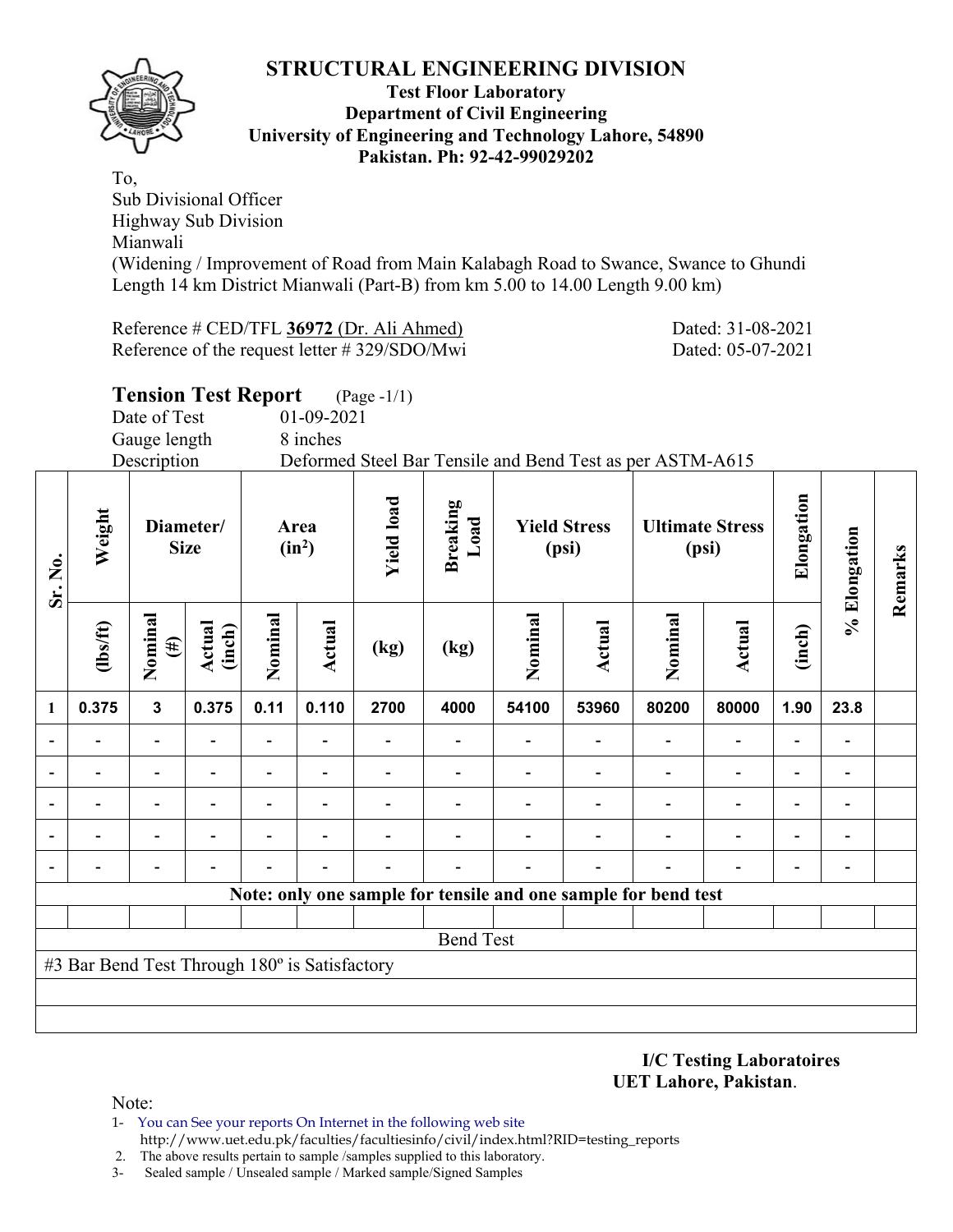

### **Test Floor Laboratory Department of Civil Engineering University of Engineering and Technology Lahore, 54890 Pakistan. Ph: 92-42-99029202**

To, M/S Defence Housing Authority. Lahore Cantt (Infra Dev Works of Sector-E (Extn- II), DHA Phase-VI) (M/s DHA-C)

Reference # CED/TFL **36973** (Dr. Ali Ahmed) Dated: 31-08-2021 Reference of the request letter # 408/241/E/Lab/128/171 Dated: 30-08-2021

# **Tension Test Report** (Page -1/1)<br>Date of Test 01-09-2021

Date of Test

Description Deformed Steel Bar Tensile and Bend Test as per ASTM-A496

| Sr. No.                  | Weight            | size                    | Diameter/      |         | Area<br>$\text{ (mm}^2\text{)}$ | <b>Yield load</b>                                    | Breaking<br>Load                                                |         | <b>Yield Stress</b><br>(Mpa) |         | <b>Ultimate Stress</b><br>(Mpa) | Remarks |
|--------------------------|-------------------|-------------------------|----------------|---------|---------------------------------|------------------------------------------------------|-----------------------------------------------------------------|---------|------------------------------|---------|---------------------------------|---------|
|                          | $(\mathrm{Kg/m})$ | Nominal<br>$\mathbf{m}$ | Actual<br>(mm) | Nominal | Actual                          | (kg)                                                 | (kg)                                                            | Nominal | Actual                       | Nominal | Actual                          |         |
| 1                        | 0.100             | 5/32                    | 4.03           | 12.82   | 12.76                           |                                                      | 840                                                             |         |                              | 643     | 646                             |         |
| $\mathbf{2}$             | 0.106             | $5/32$                  | 4.14           | 12.82   | 13.44                           |                                                      | 1000                                                            |         |                              | 765     | 730                             |         |
|                          |                   |                         |                |         |                                 |                                                      |                                                                 |         |                              |         |                                 |         |
| $\overline{\phantom{0}}$ |                   |                         |                |         |                                 |                                                      | $\qquad \qquad \blacksquare$                                    |         |                              |         |                                 |         |
|                          |                   |                         |                |         |                                 |                                                      | ۰                                                               |         |                              |         |                                 |         |
|                          |                   |                         |                |         |                                 |                                                      |                                                                 |         |                              |         |                                 |         |
|                          |                   |                         |                |         |                                 |                                                      | Note: only two samples for tensile and one sample for bend test |         |                              |         |                                 |         |
|                          |                   |                         |                |         |                                 |                                                      |                                                                 |         |                              |         |                                 |         |
|                          |                   |                         |                |         |                                 |                                                      | <b>Bend Test</b>                                                |         |                              |         |                                 |         |
|                          |                   |                         |                |         |                                 | 5/32" Dia Bar Bend Test Through 180° is Satisfactory |                                                                 |         |                              |         |                                 |         |
|                          |                   |                         |                |         |                                 |                                                      |                                                                 |         |                              |         |                                 |         |
|                          |                   |                         |                |         |                                 |                                                      |                                                                 |         |                              |         |                                 |         |

**I/C Testing Laboratoires UET Lahore, Pakistan**.

Note:

1- You can See your reports On Internet in the following web site http://www.uet.edu.pk/faculties/facultiesinfo/civil/index.html?RID=testing\_reports

2. The above results pertain to sample /samples supplied to this laboratory.

3- Sealed sample / Unsealed sample / Marked sample/Signed Samples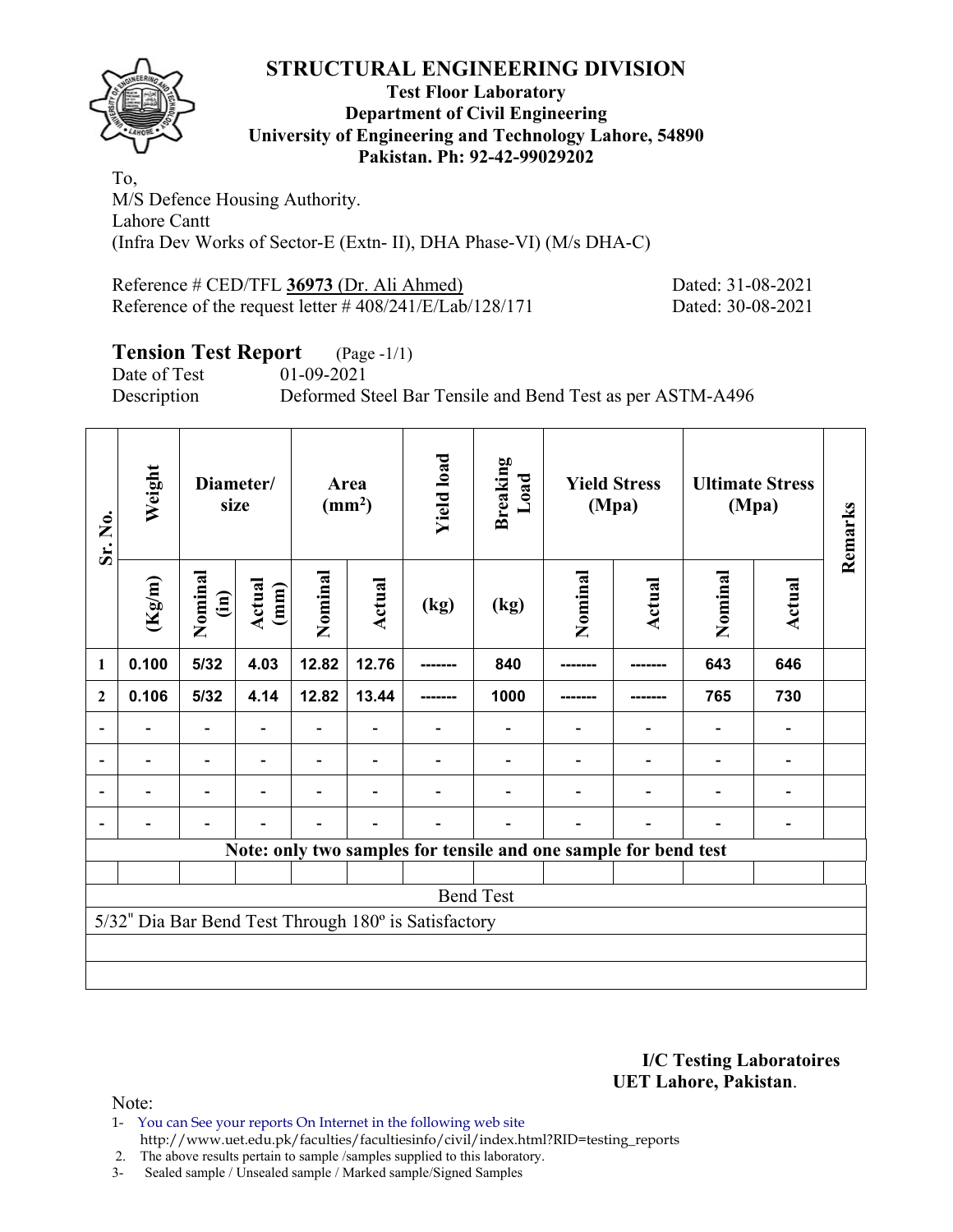

### **Test Floor Laboratory Department of Civil Engineering University of Engineering and Technology Lahore, 54890 Pakistan. Ph: 92-42-99029202**

To, M/S Defence Housing Authority. Lahore Cantt (Infra Structure Work Sector-4 DHA Ph-XI Rahbar) – (M/s DHA-C)

Reference # CED/TFL **36974** (Dr. Ali Ahmed) Dated: 31-08-2021 Reference of the request letter # 408/241/E/Lab/127/13 Dated: 30-08-2021

# **Tension Test Report** (Page -1/1)

Date of Test 01-09-2021 Gauge length 8 inches

Description Deformed Steel Bar Tensile Test as per ASTM-A615

| Sr. No.                  | Weight                   |                          | Diameter/<br>size |                          | Area<br>$(in^2)$         | <b>Yield load</b>        | <b>Breaking</b><br>Load                 |                          | <b>Yield Stress</b><br>(psi) |                          | <b>Ultimate Stress</b><br>(psi) | Elongation               | % Elongation   | Remarks                |
|--------------------------|--------------------------|--------------------------|-------------------|--------------------------|--------------------------|--------------------------|-----------------------------------------|--------------------------|------------------------------|--------------------------|---------------------------------|--------------------------|----------------|------------------------|
|                          | $\frac{2}{10}$           | Nominal<br>$(\#)$        | Actual<br>(inch)  | Nominal                  | Actual                   | (kg)                     | (kg)                                    | Nominal                  | Actual                       | Nominal                  | Actual                          | (inch)                   |                |                        |
| 1                        | 4.200                    | 10                       | 1.254             | 1.27                     | 1.235                    | 40800                    | 57200                                   | 70900                    | 72850                        | 99300                    | 102200                          | 1.60                     | 20.0           |                        |
| $\mathbf{2}$             | 4.233                    | 10                       | 1.259             | 1.27                     | 1.244                    | 30000                    | 42400                                   | 52100                    | 53150                        | 73600                    | 75200                           | 1.40                     | 17.5           | Kamran<br><b>Steel</b> |
| $\overline{\phantom{a}}$ | $\overline{\phantom{0}}$ | $\overline{\phantom{a}}$ |                   | $\overline{\phantom{a}}$ | $\blacksquare$           |                          |                                         |                          | ۰                            | $\overline{\phantom{0}}$ | $\overline{\phantom{a}}$        | $\blacksquare$           |                |                        |
| $\blacksquare$           | -                        | $\blacksquare$           | $\blacksquare$    | $\blacksquare$           | $\overline{\phantom{a}}$ | $\overline{\phantom{0}}$ | $\qquad \qquad \blacksquare$            | $\overline{\phantom{0}}$ | $\overline{\phantom{a}}$     | $\overline{\phantom{a}}$ | $\overline{\phantom{a}}$        | $\blacksquare$           | $\blacksquare$ |                        |
| $\overline{a}$           |                          | $\overline{\phantom{0}}$ |                   |                          |                          |                          |                                         |                          |                              | $\overline{\phantom{0}}$ | $\overline{\phantom{a}}$        | -                        | $\overline{a}$ |                        |
| $\overline{a}$           |                          | $\overline{\phantom{0}}$ |                   |                          | ۰                        |                          |                                         |                          |                              |                          | $\overline{\phantom{0}}$        | $\overline{\phantom{0}}$ | $\blacksquare$ |                        |
|                          |                          |                          |                   |                          |                          |                          | Note: only two samples for tensile test |                          |                              |                          |                                 |                          |                |                        |
|                          |                          |                          |                   |                          |                          |                          |                                         |                          |                              |                          |                                 |                          |                |                        |
|                          |                          |                          |                   |                          |                          |                          | <b>Bend Test</b>                        |                          |                              |                          |                                 |                          |                |                        |
|                          |                          |                          |                   |                          |                          |                          |                                         |                          |                              |                          |                                 |                          |                |                        |
|                          |                          |                          |                   |                          |                          |                          |                                         |                          |                              |                          |                                 |                          |                |                        |
|                          |                          |                          |                   |                          |                          |                          |                                         |                          |                              |                          |                                 |                          |                |                        |

### **I/C Testing Laboratoires UET Lahore, Pakistan**.

Note:

1- You can See your reports On Internet in the following web site http://www.uet.edu.pk/faculties/facultiesinfo/civil/index.html?RID=testing\_reports

2. The above results pertain to sample /samples supplied to this laboratory.

3- Sealed sample / Unsealed sample / Marked sample/Signed Samples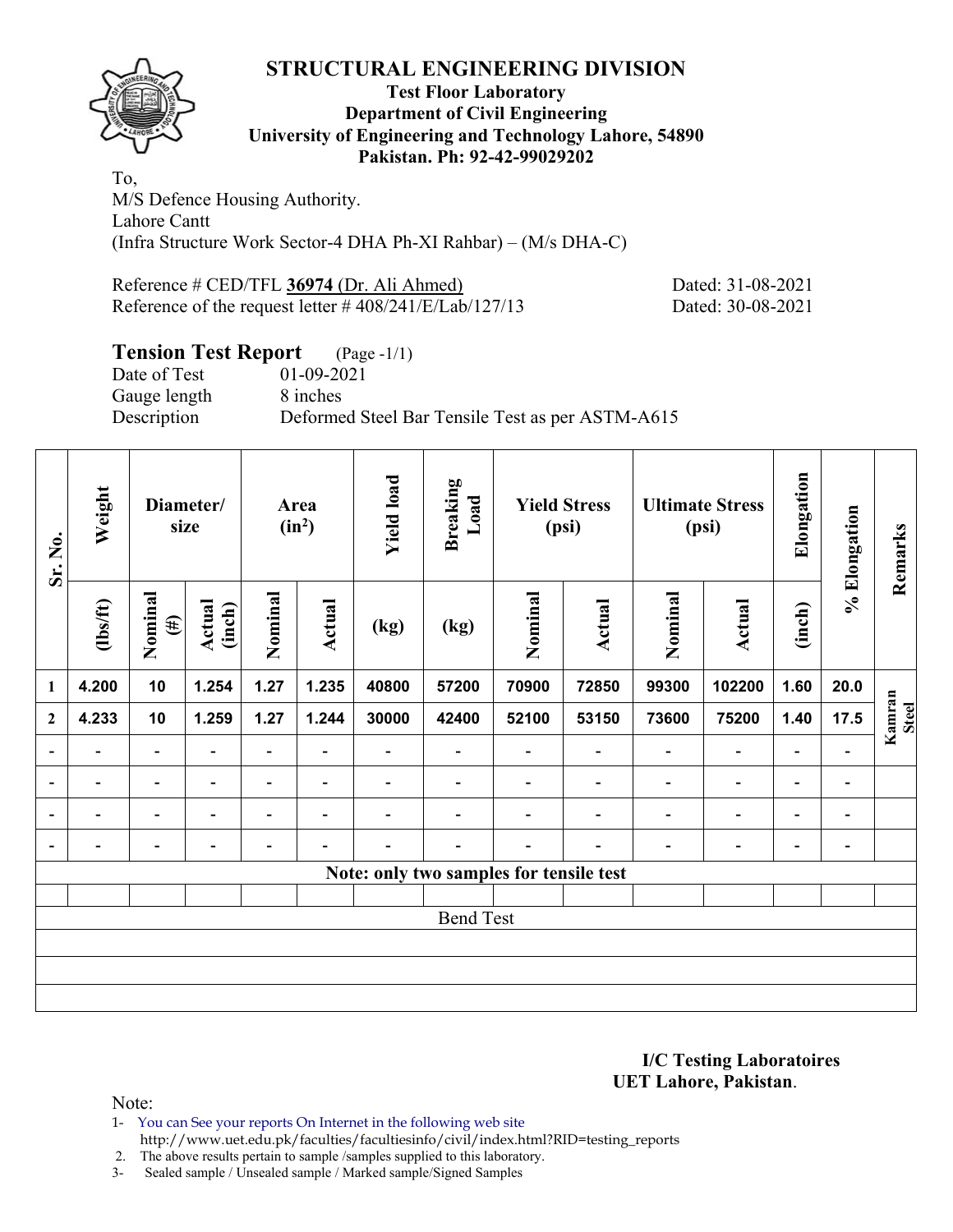

### **Test Floor Laboratory Department of Civil Engineering University of Engineering and Technology Lahore, 54890 Pakistan. Ph: 92-42-99029202**

To, General Manager (Pole Plant) Potential Engineers (Pvt.) Limited PCC Pole Plant Sadiqabad

Reference # CED/TFL **36975** (Dr. Ali Ahmed) Dated: 31-08-2021 Reference of the request letter # PCP/HTLT/SPUN/SDK/228 Dated: 30-08-2021

# **Tension Test Report** (Page – 1/1)

Date of Test 01-09-2021 Gauge length 640 mm Description Steel Strand Tensile Test as per ASTM A-416-94a

| Sr. No.                 | <b>Nominal</b><br><b>Diameter</b> | <b>Nominal</b><br>Weight | <b>Measured</b><br>weight | <b>Yield strength</b><br>clause $(6.3)$ |        | <b>Breaking</b><br>strength clause<br>(6.2) |                | % Elongation   | Remarks/Coil No. |
|-------------------------|-----------------------------------|--------------------------|---------------------------|-----------------------------------------|--------|---------------------------------------------|----------------|----------------|------------------|
|                         | (mm)                              | (kg/km)                  | (kg/km)                   | (kg)                                    | (kN)   | (kg)                                        | (kN)           |                |                  |
| 1                       | 9.53<br>(3/8")                    | 432.0                    | 440.0                     | 10000                                   | 98.10  | 11300                                       | 110.85         | >3.50          | <b>XX</b>        |
| $\boldsymbol{2}$        | 9.53<br>(3/8")                    | 432.0                    | 439.0                     | 10200                                   | 100.06 | 11300                                       | 110.85         | >3.50          | <b>XX</b>        |
| 3                       | 11.11<br>(7/16")                  | 582.0                    | 593.0                     | 14100                                   | 138.32 | 15400                                       | 151.07         | >3.50          | <b>XX</b>        |
| $\overline{\mathbf{4}}$ | 11.11<br>(7/16")                  | 582.0                    | 594.0                     | 13800                                   | 135.38 | 15400                                       | 151.07         | >3.50          | <b>XX</b>        |
|                         |                                   |                          | -                         |                                         |        |                                             |                |                |                  |
|                         |                                   |                          | -                         |                                         |        | $\overline{\phantom{a}}$                    | $\overline{a}$ | $\blacksquare$ |                  |
|                         |                                   |                          |                           | <b>Only four samples for Test</b>       |        |                                             |                |                |                  |

**I/C Testing Laboratoires UET Lahore, Pakistan**.

- 1- You can See your reports On Internet in the following web site http://www.uet.edu.pk/faculties/facultiesinfo/civil/index.html?RID=testing\_reports
- 2. The above results pertain to sample /samples supplied to this laboratory.
- 3- Sealed sample / Unsealed sample / Marked sample/Signed Samples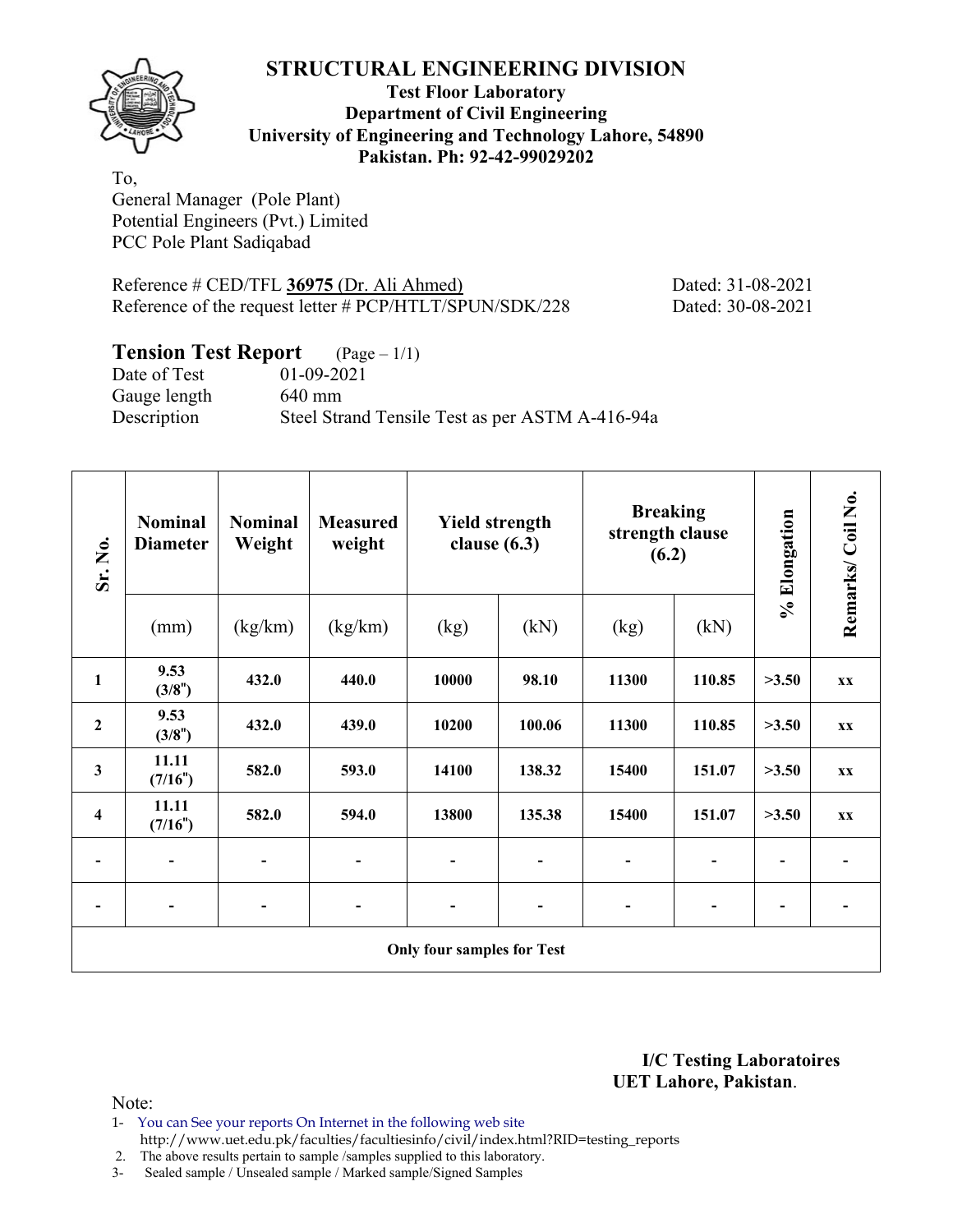**Test Floor Laboratory Department of Civil Engineering University of Engineering and Technology Lahore, 54890 Pakistan. Ph: 92-42-99029202** 

To, Project Manager Zaheer Associates AR Developers & Town Planers Al-Rehman Garden Phase – II Sharkpur Road, Lahore

Reference # CED/TFL **36976** (Dr. Ali Ahmed) Dated: 31-08-2021 Reference of the request letter # Z.A/A.R/25-22 Dated: 25-08-2021

|                              |                                               | <b>Tension Test Report</b> |                          |         |                  | $(Page - 1/1)$    |                                                                 |         |                              |         |                                 |            |              |         |
|------------------------------|-----------------------------------------------|----------------------------|--------------------------|---------|------------------|-------------------|-----------------------------------------------------------------|---------|------------------------------|---------|---------------------------------|------------|--------------|---------|
|                              |                                               | Date of Test               |                          |         | 01-09-2021       |                   |                                                                 |         |                              |         |                                 |            |              |         |
|                              |                                               | Gauge length               |                          |         | 8 inches         |                   |                                                                 |         |                              |         |                                 |            |              |         |
|                              |                                               | Description                |                          |         |                  |                   | Deformed Steel Bar Tensile and Bend Test as per ASTM-A615       |         |                              |         |                                 |            |              |         |
| Sr. No.                      | Weight                                        |                            | Diameter/<br><b>Size</b> |         | Area<br>$(in^2)$ | <b>Yield load</b> | <b>Breaking</b><br>Load                                         |         | <b>Yield Stress</b><br>(psi) |         | <b>Ultimate Stress</b><br>(psi) | Elongation | % Elongation | Remarks |
|                              | $\frac{2}{10}$                                | Nominal<br>$(\#)$          | Actual<br>(inch)         | Nominal | Actual           | (kg)              | (kg)                                                            | Nominal | Actual                       | Nominal | Actual                          | (inch)     |              |         |
| $\mathbf{1}$                 | 0.382                                         | $\mathbf{3}$               | 0.378                    | 0.11    | 0.112            | 3600              | 4700                                                            | 72200   | 70700                        | 94200   | 92300                           | 1.20       | 15.0         |         |
| $\mathbf{2}$                 | 0.380                                         | 3                          | 0.377                    | 0.11    | 0.112            | 3600              | 4800                                                            | 72200   | 71060                        | 96200   | 94800                           | 1.10       | 13.8         |         |
| $\overline{\phantom{a}}$     |                                               |                            |                          |         |                  |                   |                                                                 |         |                              |         |                                 |            |              |         |
| $\qquad \qquad \blacksquare$ |                                               |                            |                          |         |                  |                   |                                                                 |         |                              |         |                                 |            |              |         |
|                              |                                               |                            |                          |         |                  |                   |                                                                 |         |                              |         |                                 |            |              |         |
|                              |                                               |                            |                          |         |                  |                   |                                                                 |         |                              |         |                                 |            |              |         |
|                              |                                               |                            |                          |         |                  |                   | Note: only two samples for tensile and one sample for bend test |         |                              |         |                                 |            |              |         |
|                              |                                               |                            |                          |         |                  |                   |                                                                 |         |                              |         |                                 |            |              |         |
|                              |                                               |                            |                          |         |                  |                   | <b>Bend Test</b>                                                |         |                              |         |                                 |            |              |         |
|                              | #3 Bar Bend Test Through 180° is Satisfactory |                            |                          |         |                  |                   |                                                                 |         |                              |         |                                 |            |              |         |

**I/C Testing Laboratoires UET Lahore, Pakistan**.

- 1- You can See your reports On Internet in the following web site http://www.uet.edu.pk/faculties/facultiesinfo/civil/index.html?RID=testing\_reports
- 2. The above results pertain to sample /samples supplied to this laboratory.
- 3- Sealed sample / Unsealed sample / Marked sample/Signed Samples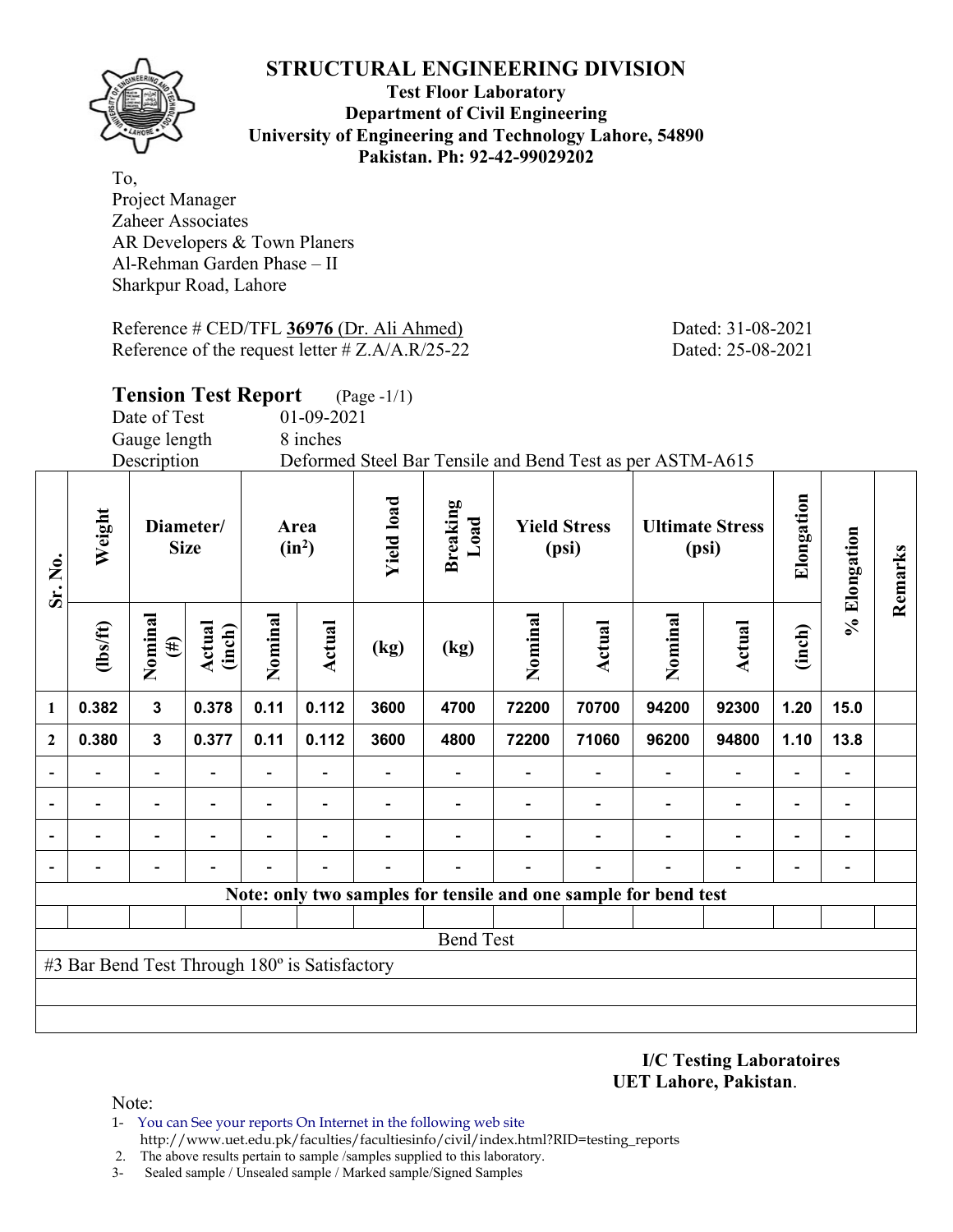

### **Test Floor Laboratory Department of Civil Engineering University of Engineering and Technology Lahore, 54890 Pakistan. Ph: 92-42-99029202**

To, Manager Construction Allied Bank Construction of ABL B/O PIA Employees Cooperative Housing Society, Lahore

| Reference # CED/TFL 36977 (Dr. Ali Ahmed)                     | Dated: 31-08-2021 |
|---------------------------------------------------------------|-------------------|
| Reference of the request letter $\# HO/ENGG.CELL/AI/2021/351$ | Dated: 30-08-2021 |

# **Tension Test Report** (Page -1/1)

Date of Test 01-09-2021 Gauge length 8 inches

Description Deformed Steel Bar Tensile and Bend Test as per ASTM-A615

| Sr. No.                  | Weight                                        |                              | Diameter/<br><b>Size</b> |                          | Area<br>$(in^2)$         | <b>Yield load</b>        | <b>Breaking</b><br>Load |         | <b>Yield Stress</b><br>(psi) |                                                                 | <b>Ultimate Stress</b><br>(psi) | Elongation               | % Elongation                 | Remarks       |
|--------------------------|-----------------------------------------------|------------------------------|--------------------------|--------------------------|--------------------------|--------------------------|-------------------------|---------|------------------------------|-----------------------------------------------------------------|---------------------------------|--------------------------|------------------------------|---------------|
|                          | (1bs/ft)                                      | Nominal<br>$(\ddot{\sharp})$ | <b>Actual</b><br>(inch)  | Nominal                  | Actual                   | (kg)                     | (kg)                    | Nominal | Actual                       | Nominal                                                         | Actual                          | (inch)                   |                              |               |
| $\mathbf{1}$             | 0.390                                         | $\overline{\mathbf{3}}$      | 0.382                    | 0.11                     | 0.115                    | 3600                     | 5000                    | 72200   | 69260                        | 100200                                                          | 96200                           | 1.10                     | 13.8                         | Afco<br>Steel |
| $\mathbf{2}$             | 0.373                                         | $\mathbf{3}$                 | 0.374                    | 0.11                     | 0.110                    | 3400                     | 4700                    | 68200   | 68320                        | 94200                                                           | 94500                           | 1.10                     | 13.8                         |               |
| $\blacksquare$           |                                               | Ξ.                           |                          |                          |                          |                          |                         |         |                              |                                                                 | $\blacksquare$                  | $\overline{\phantom{0}}$ |                              |               |
| $\overline{\phantom{a}}$ | $\overline{\phantom{0}}$                      | $\blacksquare$               | $\overline{\phantom{a}}$ | $\overline{\phantom{0}}$ | $\overline{\phantom{a}}$ | $\overline{\phantom{0}}$ |                         |         | $\overline{\phantom{a}}$     | $\overline{\phantom{a}}$                                        | $\overline{\phantom{a}}$        | $\overline{\phantom{a}}$ | $\blacksquare$               |               |
| $\overline{\phantom{0}}$ | -                                             | $\overline{\phantom{a}}$     | $\overline{\phantom{0}}$ | -                        | $\overline{\phantom{0}}$ |                          |                         |         |                              | ٠                                                               | $\overline{\phantom{0}}$        | $\overline{\phantom{0}}$ | $\qquad \qquad \blacksquare$ |               |
|                          | -                                             | Ξ.                           | $\overline{\phantom{0}}$ | $\overline{\phantom{0}}$ | $\overline{\phantom{a}}$ | $\overline{\phantom{0}}$ | -                       |         | $\overline{\phantom{0}}$     | $\blacksquare$                                                  | $\blacksquare$                  | $\overline{\phantom{a}}$ | $\qquad \qquad \blacksquare$ |               |
|                          |                                               |                              |                          |                          |                          |                          |                         |         |                              | Note: only two samples for tensile and one sample for bend test |                                 |                          |                              |               |
|                          |                                               |                              |                          |                          |                          |                          |                         |         |                              |                                                                 |                                 |                          |                              |               |
|                          |                                               |                              |                          |                          |                          |                          | <b>Bend Test</b>        |         |                              |                                                                 |                                 |                          |                              |               |
|                          | #3 Bar Bend Test Through 180° is Satisfactory |                              |                          |                          |                          |                          |                         |         |                              |                                                                 |                                 |                          |                              |               |
|                          |                                               |                              |                          |                          |                          |                          |                         |         |                              |                                                                 |                                 |                          |                              |               |
|                          |                                               |                              |                          |                          |                          |                          |                         |         |                              |                                                                 |                                 |                          |                              |               |

**I/C Testing Laboratoires UET Lahore, Pakistan**.

- 1- You can See your reports On Internet in the following web site http://www.uet.edu.pk/faculties/facultiesinfo/civil/index.html?RID=testing\_reports
- 2. The above results pertain to sample /samples supplied to this laboratory.
- 3- Sealed sample / Unsealed sample / Marked sample/Signed Samples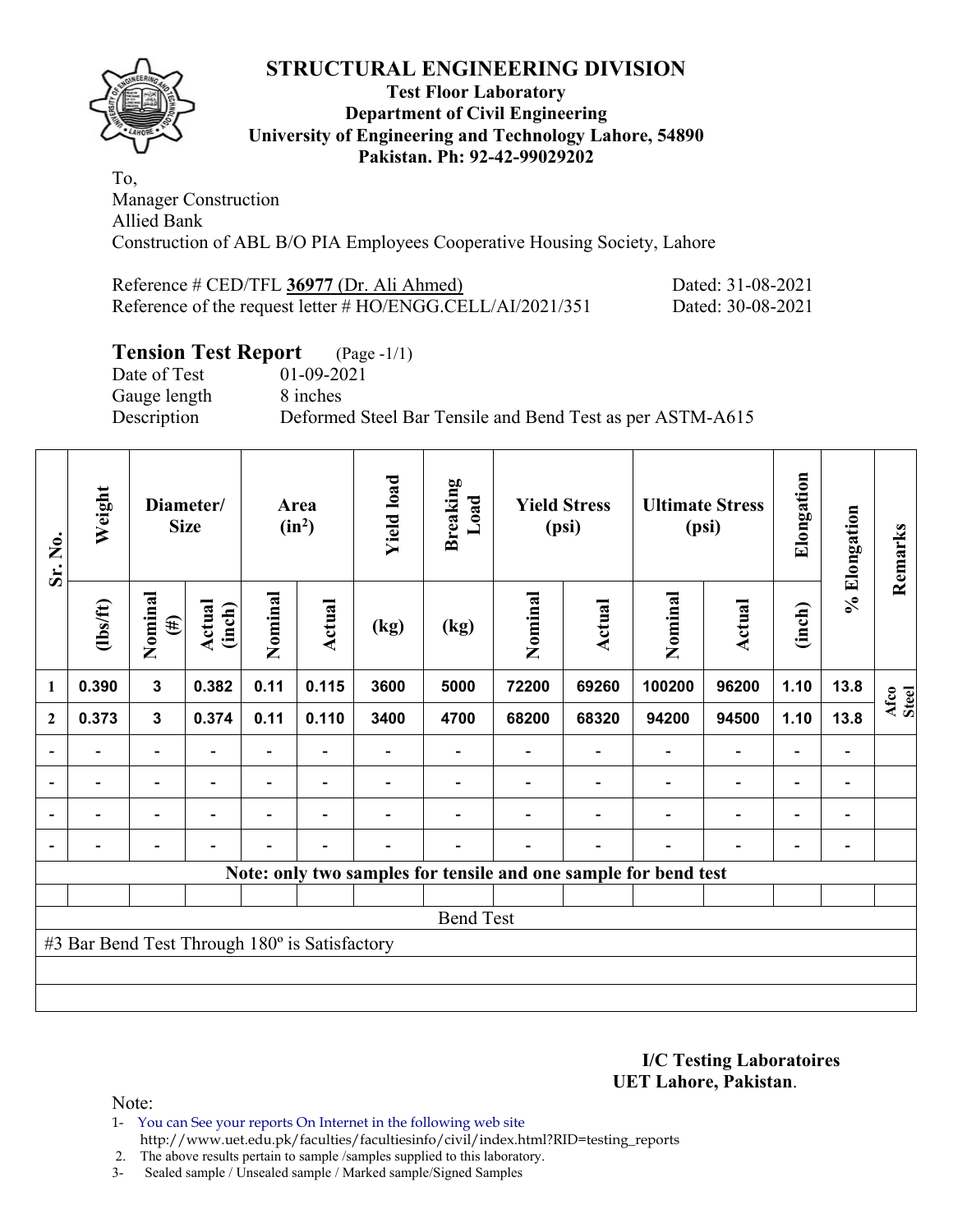

### **Test Floor Laboratory Department of Civil Engineering University of Engineering and Technology Lahore, 54890 Pakistan. Ph: 92-42-99029202**

To, SE (WASO), **GINUM** Pakistan Atomic Energy Commission

Reference # CED/TFL **36978** (Dr. Ali Ahmed) Dated: 31-08-2021 Reference of the request letter # Nil Dated: 27-08-2021

### **Tension Test Report** (Page -1/1) Date of Test 01-09-2021 Gauge length 8 inches Description Deformed Steel Bar Tensile and Bend Test as per ASTM-A615

| Sr. No.          | Weight                                        |                   | Diameter/<br><b>Size</b> |                | Area<br>$(in^2)$ | <b>Yield load</b> | <b>Breaking</b><br>Load |         | <b>Yield Stress</b><br>(psi) |                                                                 | <b>Ultimate Stress</b><br>(psi) | Elongation     | % Elongation   | Remarks |
|------------------|-----------------------------------------------|-------------------|--------------------------|----------------|------------------|-------------------|-------------------------|---------|------------------------------|-----------------------------------------------------------------|---------------------------------|----------------|----------------|---------|
|                  | $\frac{2}{10}$                                | Nominal<br>$(\#)$ | Actual<br>(inch)         | Nominal        | Actual           | (kg)              | (kg)                    | Nominal | Actual                       | Nominal                                                         | <b>Actual</b>                   | (inch)         |                |         |
| $\mathbf{1}$     | 0.377                                         | $\mathbf{3}$      | 0.376                    | 0.11           | 0.111            | 3700              | 4900                    | 74200   | 73520                        | 98200                                                           | 97400                           | 1.10           | 13.8           |         |
| $\boldsymbol{2}$ | 0.387                                         | $\mathbf{3}$      | 0.380                    | 0.11           | 0.114            | 3900              | 5100                    | 78200   | 75640                        | 102200                                                          | 99000                           | 1.10           | 13.8           |         |
|                  |                                               | $\blacksquare$    |                          |                |                  |                   |                         |         |                              |                                                                 | $\blacksquare$                  | $\blacksquare$ |                |         |
|                  | $\blacksquare$                                | $\blacksquare$    | -                        | ۰              | $\blacksquare$   |                   |                         |         |                              |                                                                 | $\blacksquare$                  | $\blacksquare$ | $\blacksquare$ |         |
|                  | $\blacksquare$                                | $\blacksquare$    | $\blacksquare$           | ۰              | ٠                |                   | $\blacksquare$          |         | $\blacksquare$               | ۰                                                               | $\blacksquare$                  | $\blacksquare$ | $\blacksquare$ |         |
|                  |                                               | $\blacksquare$    | -                        | $\blacksquare$ | $\blacksquare$   |                   |                         |         |                              |                                                                 | $\blacksquare$                  | $\blacksquare$ |                |         |
|                  |                                               |                   |                          |                |                  |                   |                         |         |                              | Note: only two samples for tensile and one sample for bend test |                                 |                |                |         |
|                  |                                               |                   |                          |                |                  |                   |                         |         |                              |                                                                 |                                 |                |                |         |
|                  |                                               |                   |                          |                |                  |                   | <b>Bend Test</b>        |         |                              |                                                                 |                                 |                |                |         |
|                  | #3 Bar Bend Test Through 180° is Satisfactory |                   |                          |                |                  |                   |                         |         |                              |                                                                 |                                 |                |                |         |
|                  |                                               |                   |                          |                |                  |                   |                         |         |                              |                                                                 |                                 |                |                |         |
|                  |                                               |                   |                          |                |                  |                   |                         |         |                              |                                                                 |                                 |                |                |         |

**I/C Testing Laboratoires UET Lahore, Pakistan**.

- 1- You can See your reports On Internet in the following web site http://www.uet.edu.pk/faculties/facultiesinfo/civil/index.html?RID=testing\_reports
- 2. The above results pertain to sample /samples supplied to this laboratory.
- 3- Sealed sample / Unsealed sample / Marked sample/Signed Samples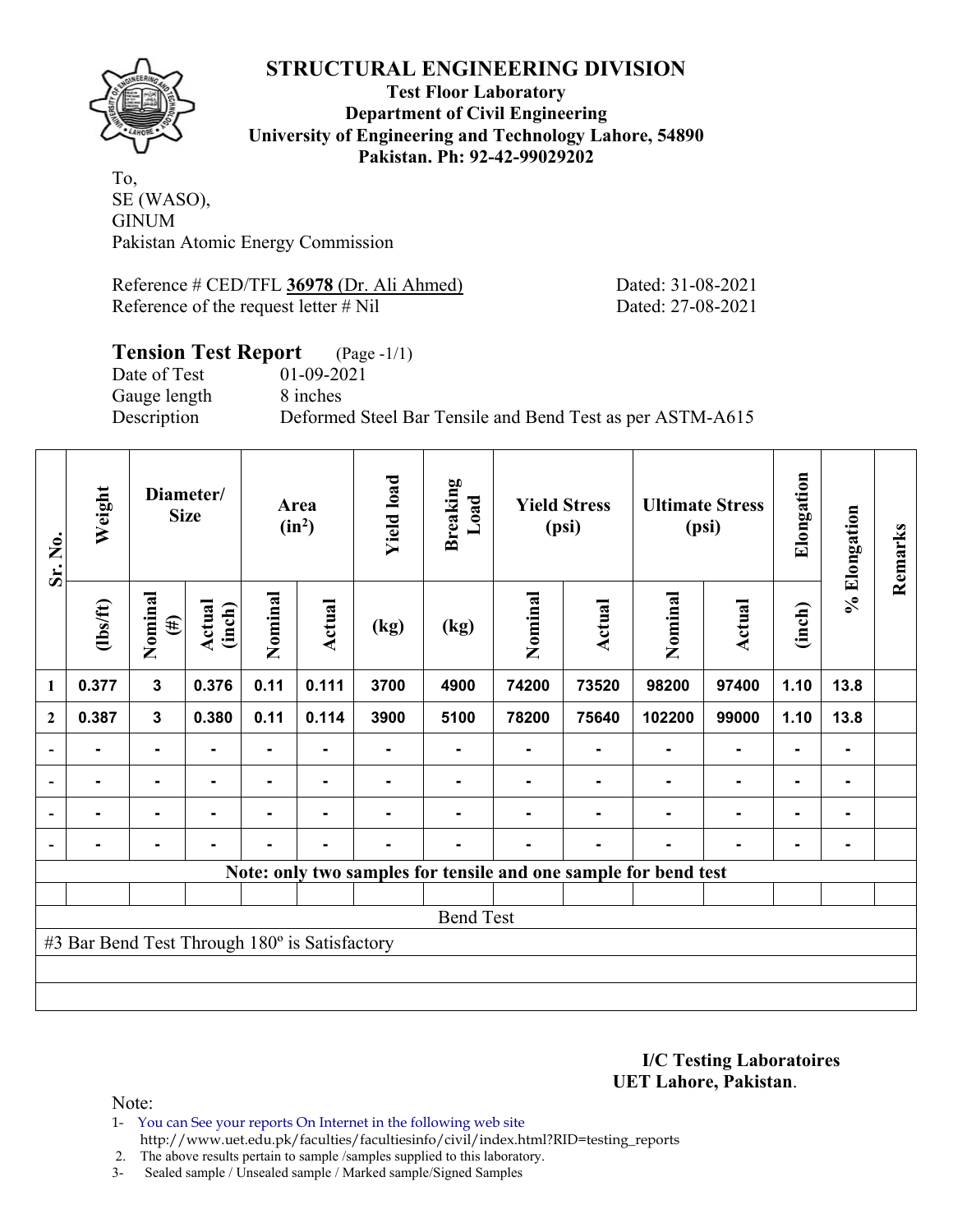

### **Test Floor Laboratory Department of Civil Engineering University of Engineering and Technology Lahore, 54890 Pakistan. Ph: 92-42-99029202**

To, Project Support Officer UNOPS Pakistan Pedestrian suspension Bridges in Kalam, District Swat

Reference # CED/TFL **36979** (Dr. Ali Ahmed) Dated: 31-08-2021 Reference of the request letter # UNOPS/UET/21-1 Dated: 31-08-2021

# **Tension Test Report** (Page – 1/1)

Date of Test 01-09-2021 Description Steel Wire Rope Tensile Test

| Sr. No.                 | <b>Nominal</b><br><b>Diameter</b> | <b>Measured weight</b>            | <b>Breaking Load</b> | Remarks / Coil No. |
|-------------------------|-----------------------------------|-----------------------------------|----------------------|--------------------|
|                         | (mm)                              | (kg/m)                            | (kg)                 |                    |
| $\mathbf{1}$            | 6                                 | 0.133                             | 2300                 |                    |
| $\mathbf{2}$            | 13                                | 0.565                             | 9100                 |                    |
| $\mathbf{3}$            | 16                                | 0.989                             | 16000                |                    |
| $\overline{\mathbf{4}}$ | 19                                | 1.265                             | 17800                |                    |
| 5                       | 25                                | 2.244                             | 30300                |                    |
|                         |                                   | <b>Only five samples for Test</b> |                      |                    |
|                         |                                   |                                   |                      |                    |

**I/C Testing Laboratoires UET Lahore, Pakistan**.

- 1- You can See your reports On Internet in the following web site http://www.uet.edu.pk/faculties/facultiesinfo/civil/index.html?RID=testing\_reports
- 2. The above results pertain to sample /samples supplied to this laboratory.
- 3- Sealed sample / Unsealed sample / Marked sample/Signed Samples